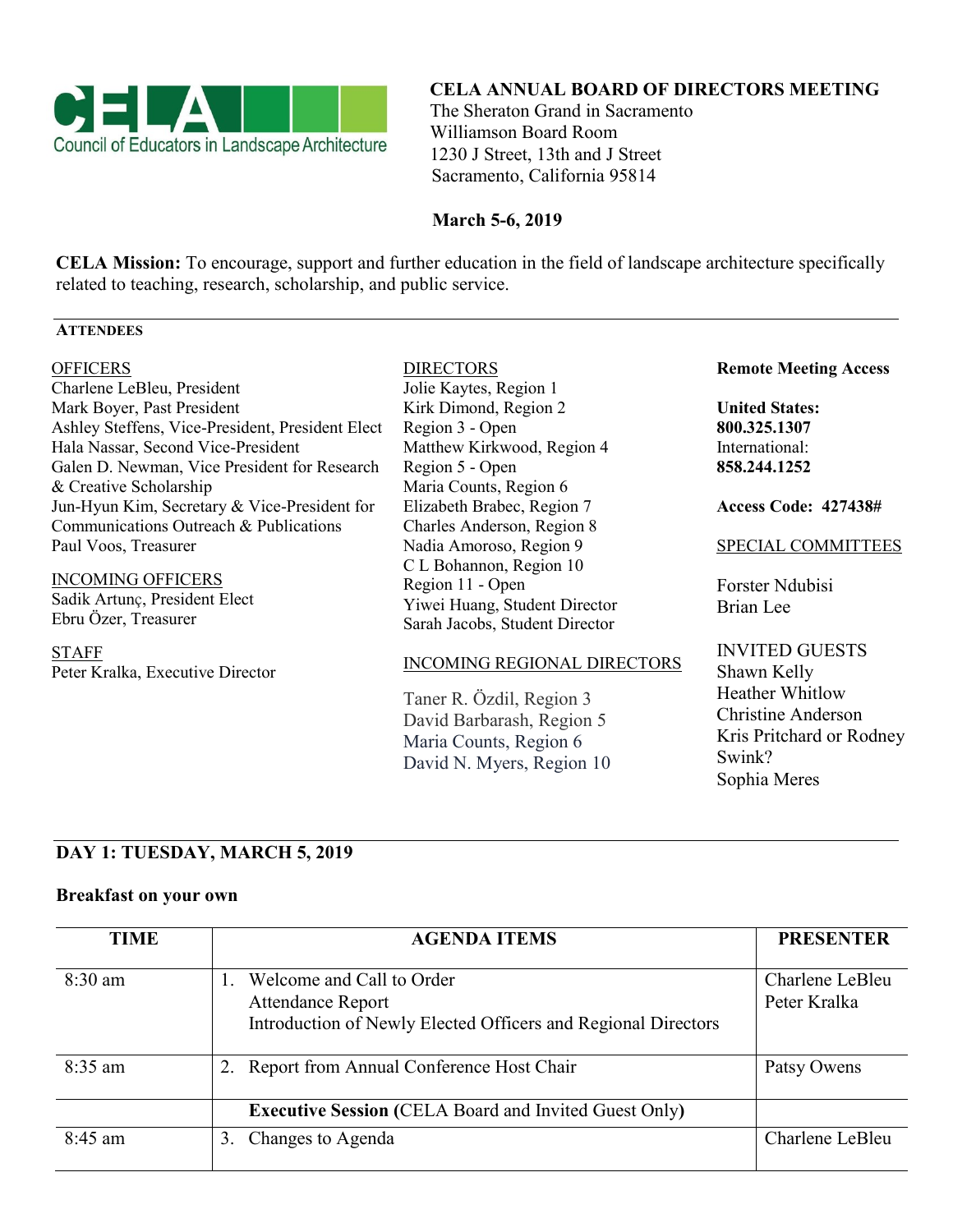

# **CELA ANNUAL BOARD OF DIRECTORS MEETING**

 The Sheraton Grand in Sacramento Williamson Board Room 1230 J Street, 13th and J Street Sacramento, California 95814

# **March 5-6, 2019**

|                   | a. Consent Agenda (requires motion and approval to accept or<br>request items be moved to the Working Agenda for further<br>discussion)<br>February 14, 2019 Minutes, Financial Update, IMI Staff Hours Report<br>b. Executive Office Report<br>c. President's Report | Peter Kralka                        |
|-------------------|-----------------------------------------------------------------------------------------------------------------------------------------------------------------------------------------------------------------------------------------------------------------------|-------------------------------------|
| $9:00$ am         | 2019 Budget Approval<br>4.                                                                                                                                                                                                                                            | Charlene LeBleu<br>Peter Kralka     |
| $9:10$ am         | Reports from Standing Committees (Mandatory)<br>5.                                                                                                                                                                                                                    |                                     |
|                   | Standing Committee on Budget and Finance<br>a.<br>Discussion<br>b. Standing Committee on Management & Operations<br>Discussion                                                                                                                                        | Paul Voos<br><b>Ashley Steffens</b> |
| $10:10$ am        | <b>Mandatory Break</b>                                                                                                                                                                                                                                                |                                     |
| $10:20$ am        | 6. Resume Committee Reports and Discussions                                                                                                                                                                                                                           |                                     |
|                   | Standing Committee on Communications, Outreach (and<br>a.<br>Publications<br>Discussion                                                                                                                                                                               | Jun-Hyun Kim                        |
|                   | b. Standing Committee on Awards & Recognition<br>Discussion                                                                                                                                                                                                           | Hala Nassar                         |
| $11:20$ am        | <b>Mandatory Break</b>                                                                                                                                                                                                                                                |                                     |
| 11:30             | 7. Resume Committee Reports and Discussions<br><b>Standing Committee on Strategic Planning</b><br>a.<br>Discussion                                                                                                                                                    | Charlene LeBleu                     |
| 12:00 noon        | Lunch                                                                                                                                                                                                                                                                 |                                     |
|                   | <b>EXECUTIVE SESSION RESUMES</b>                                                                                                                                                                                                                                      |                                     |
| $1:00 \text{ pm}$ | <b>Resume Committee Reports and Discussions</b><br>8.<br>Standing Committee on Conferences & Events<br>a.<br>Discussion<br>b. Student Director Report<br>Discussion                                                                                                   | Mark Boyer<br>Yiwei Huang           |
| $2:00$ pm         | Topics for Expanded Discussion<br>9.<br>a. Lifetime Achievement Award for 2020 and beyond<br>Landscape Journal; status; related items<br>$\mathbf{b}$ .                                                                                                               | Mark Boyer<br>Charlene LeBleu       |
| $3:00 \text{ pm}$ | <b>Mandatory Break</b>                                                                                                                                                                                                                                                |                                     |
| $3:10 \text{ pm}$ | 10. Resume Committee Reports and Discussions<br>a. CELA International Conferences; Future Conferences<br><b>CELA Fellows</b><br>$\mathbf{b}$ .                                                                                                                        | Mark Boyer<br>Charlene LeBleu       |
| $3:50 \text{ pm}$ | <b>Mandatory Break</b>                                                                                                                                                                                                                                                |                                     |
| $4:00 \text{ pm}$ | 11. Resume Committee Reports and Discussions<br>Standing Committee on Research & Creative Scholarship<br>a.                                                                                                                                                           | Galen Newman                        |